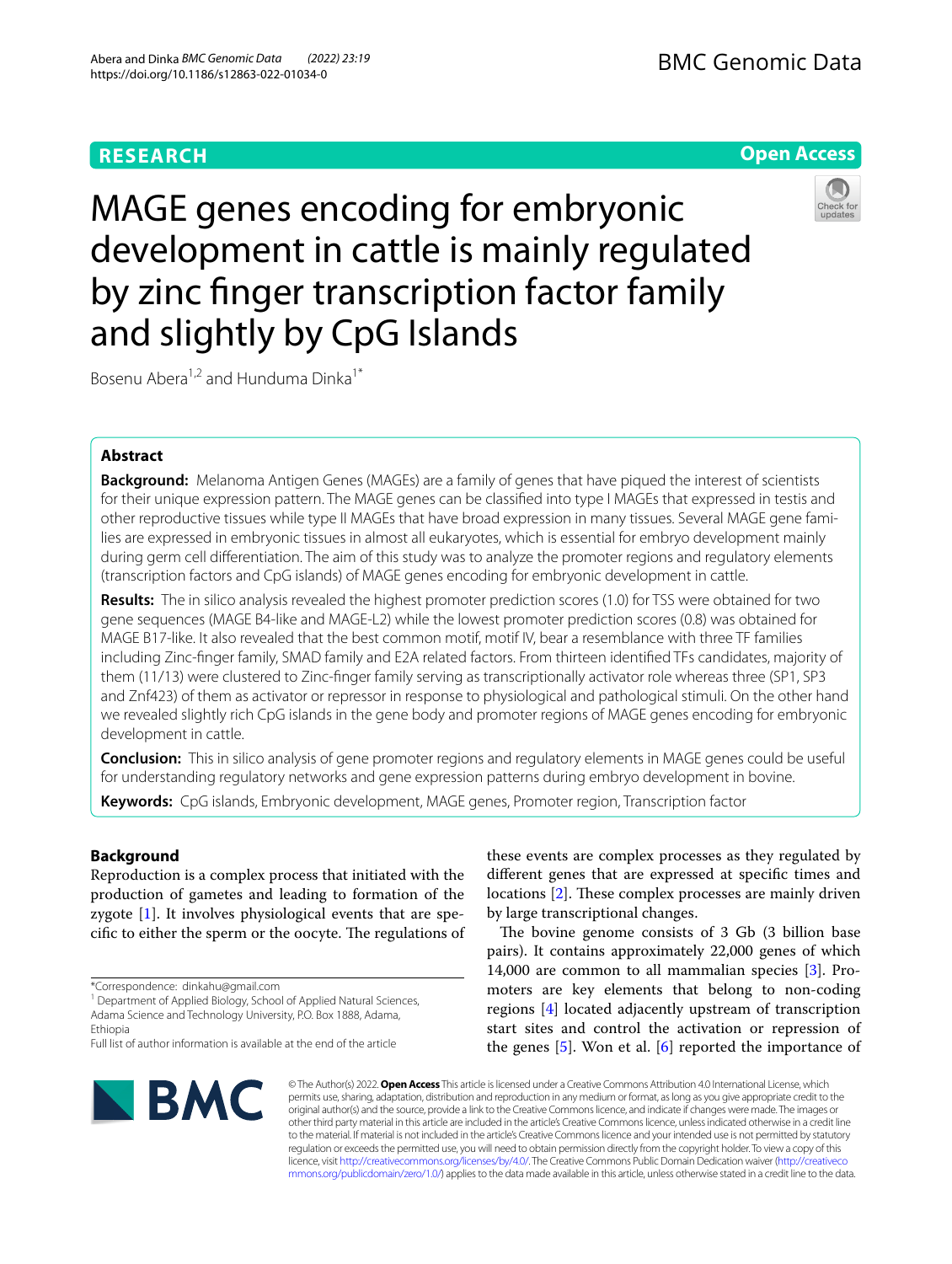predicting the promoter region or the transcription start site in investigating the functional roles of gene.

CpG islands are known to regulate gene expression through transcriptional silencing of the corresponding gene. DNA methylation at CpG islands is crucial for gene expression and tissue-specifc processes [\[7\]](#page-6-6). About half of all CGIs self-evidently contain TSSs, as they coincide with promoters of annotated genes [[8\]](#page-6-7). According to Deaton and Bird [\[9](#page-6-8)], most CGIs are sites of transcription initiation including distantly located from annotated promoters.

The melanoma associated antigen (MAGE) genes are conserved in all eukaryotes and lower eukaryotes to 40 genes in humans and mice  $[10]$  $[10]$ . They share common MAGE homology domain with high sequence similarity [[11\]](#page-7-0). Some of MAGE genes are ubiquitously expressed in tissues; others are expressed in only germ cells [\[11](#page-7-0)]. Flork et al. [[10\]](#page-6-9) and Tacer et al. [\[12](#page-7-1)] reported that MAGE proteins regulate diverse cellular and developmental pathways and protect the germ-line from environmental stress.

Majority of the MAGE genes are located on the X chromosome and expressed in early spermatogenesis [ $13$ ]. The MAGE gene can be classified into type I and type II based on their tissue expression pattern [[11\]](#page-7-0). The type I MAGEs have expression restricted to testis and other reproductive tissues  $[12]$  $[12]$ . On the other hand, type II MAGEs that have broad expression in many tissues [[11,](#page-7-0) [13\]](#page-7-2). Several studies reported that MAGE genes play important roles during embryogenesis and germ cell genesis  $[11-14]$  $[11-14]$  $[11-14]$ . Although studies are conducted on the evolution and biological functions of MAGE genes, there is a limited data on the regulatory mechanisms of this gene during embryo formation in large mammals. Therefore, the aim of this study was to predict promoter and regulatory elements of MAGE genes encoding for embryonic development in cattle *(*Angus\*Brahman F1*)* thereby provide basic information for improving reproductive efficiency and fertility in cattle.

## **Results**

**Identifcation of TSS and promoter regions of MAGE genes**

Promoter region analysis of MAGE genes encoding for embryonic development showed a small variation in the number of TSS where we revealed that 68.42% of the sequences had single TSS (Table [1\)](#page-1-0). The current study also revealed that eight (42.1%) TSSs are located at a distance below -500 bp when checked from the start codon even though TSSs of MAGE genes encoding for embryonic development were mostly located in the upstream region of − 137 to − 1782 bp.

<span id="page-1-0"></span>**Table 1** TSS number and predictive score value for MAGE genes encoding for embryonic development in cattle

| Gene Name/ ID | <b>Corresponding promoter</b><br>region name | No. of TSSs identified | Predictive score value             | Distance of<br>best TSSs from<br><b>ATG</b> |
|---------------|----------------------------------------------|------------------------|------------------------------------|---------------------------------------------|
| LOC113887351  | Pro-MAGEH1                                   | 3                      | 0.90,0.97,0.97                     | $-462$                                      |
| LOC113891273  | Pro-MAGEF1                                   | 2                      | 0.81, 0.98                         | $-335$                                      |
| LOC113887359  | Pro-MAGEE2                                   |                        | 0.90                               | $-910$                                      |
| LOC113879707  | Pro-MAGFL2                                   | $\mathcal{P}$          | 0.84, 1.00                         | $-495$                                      |
| LOC113879741  | Pro-NDN                                      |                        | 0.84                               | $-137$                                      |
| LOC113888173  | Pro-MAGF A10-like                            |                        | 0.83                               | $-260$                                      |
| LOC113888161  | Pro-MAGF A1-like                             |                        | 0.96                               | $-850$                                      |
| LOC113888158  | Pro-MAGE A9-like                             |                        | 0.97                               | $-380$                                      |
| LOC113887980  | Pro-MAGE B17-like                            |                        | 0.80                               | $-737$                                      |
| LOC113887988  | Pro-MAGE B10-like                            |                        | 0.98                               | $-986$                                      |
| LOC113888015  | Pro-MAGE B16-like                            |                        | 0.99                               | $-265$                                      |
| LOC113887630  | Pro-MAGE B1-like                             |                        | 0.87                               | $-865$                                      |
| LOC113887648  | Pro-MAGE B2-like                             | 6                      | 0.83, 0.87, 0.90, 0.91, 0.95, 0.97 | $-1782$                                     |
| LOC113887982  | Pro-MAGE B5-like                             |                        | 0.96                               | $-1626$                                     |
| LOC113887965  | Pro-MAGE B4-like                             |                        | 1.00                               | $-997$                                      |
| LOC113887799  | Pro-MAGE B18-like                            | $\overline{2}$         | 0.86, 0.94                         | $-851$                                      |
| LOC113887694  | Pro-MAGE B3-like                             |                        | 0.84                               | $-387$                                      |
| LOC113887472  | Pro-MAGE D2-like                             | C.                     | 0.87, 0.90                         | $-1545$                                     |
| LOC113886694  | Pro-MAGE A8-like                             |                        | 0.99                               | $-907$                                      |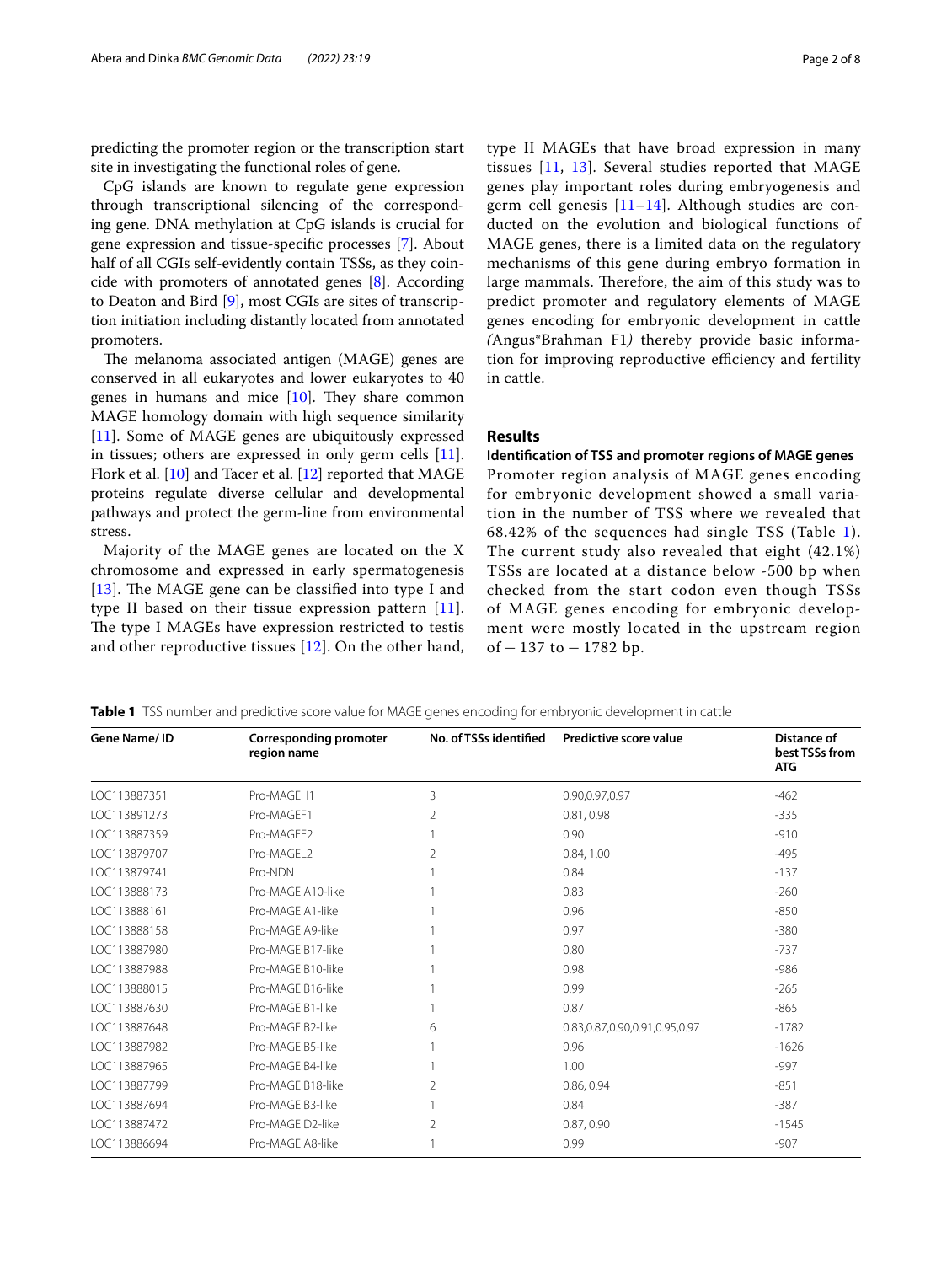## **Common candidate motifs and associated transcription factors in the promoter regions of MAGE genes**

The present analysis discovered five binding motifs from which three motifs (I, III and V) were equally shared (50%) by all MAGE genes encoding for embry-onic development in cattle (Table [2](#page-2-0)). The candidate motif IV was revealed as the best common promoter motif for 66.67% of cattle MAGE genes encoding for embryonic development that serves as binding sites

<span id="page-2-0"></span>**Table 2** Identifed common candidate motifs in promoter regions of MAGE genes encoding embryonic development in cattle

| <b>Discovered</b><br>candidate<br>motif | Number (%) of promoters<br>containing each one of the<br>motifs |               | E-value Motif width |
|-----------------------------------------|-----------------------------------------------------------------|---------------|---------------------|
|                                         | 5(27.78)                                                        | 8.7e-024 46   |                     |
| $\mathbb{I}$                            | 9(50.0)                                                         | 4.5e-023 49   |                     |
| $\mathbb{H}$                            | 9(50.0)                                                         | $3.3e-0.2041$ |                     |
| 1V                                      | 12(66.67)                                                       | $6.3e-015$ 40 |                     |
| $\vee$                                  | 9(50.0)                                                         | 8.4e-015 40   |                     |

for TFs involved in the expression regulation of these genes.

The present analysis revealed that majority (61.36%) of the candidate motifs were located and distributed between  $-700$  bp to  $-200$  bp with the reference to the transcription start site region (Fig.  $1$ ). The higher distributions of motifs were found in positive than in negative strands.

To address the information content, MEME created sequence logo for the best common motif, motif IV, which resulted in diferent characters of motif alignment columns, where the height of the letter represents how frequently that nucleotide is expected to be observed in that particular position (Fig. [2\)](#page-3-0). Motif IV motif was compared with other registered motifs in publically available databases motif in order to explore matched motifs using TOMTOM web application. As a result, motif IV matched with thirteen (13) known motifs found in databases (Table [3\)](#page-3-1).

The present analysis revealed that the best common motif, motif IV, bear resemblance with three transcription factor families: Zinc-fnger family, SMAD family and E2A related factors; where majority (84.6%, 11/13)



<span id="page-2-1"></span>development in cattle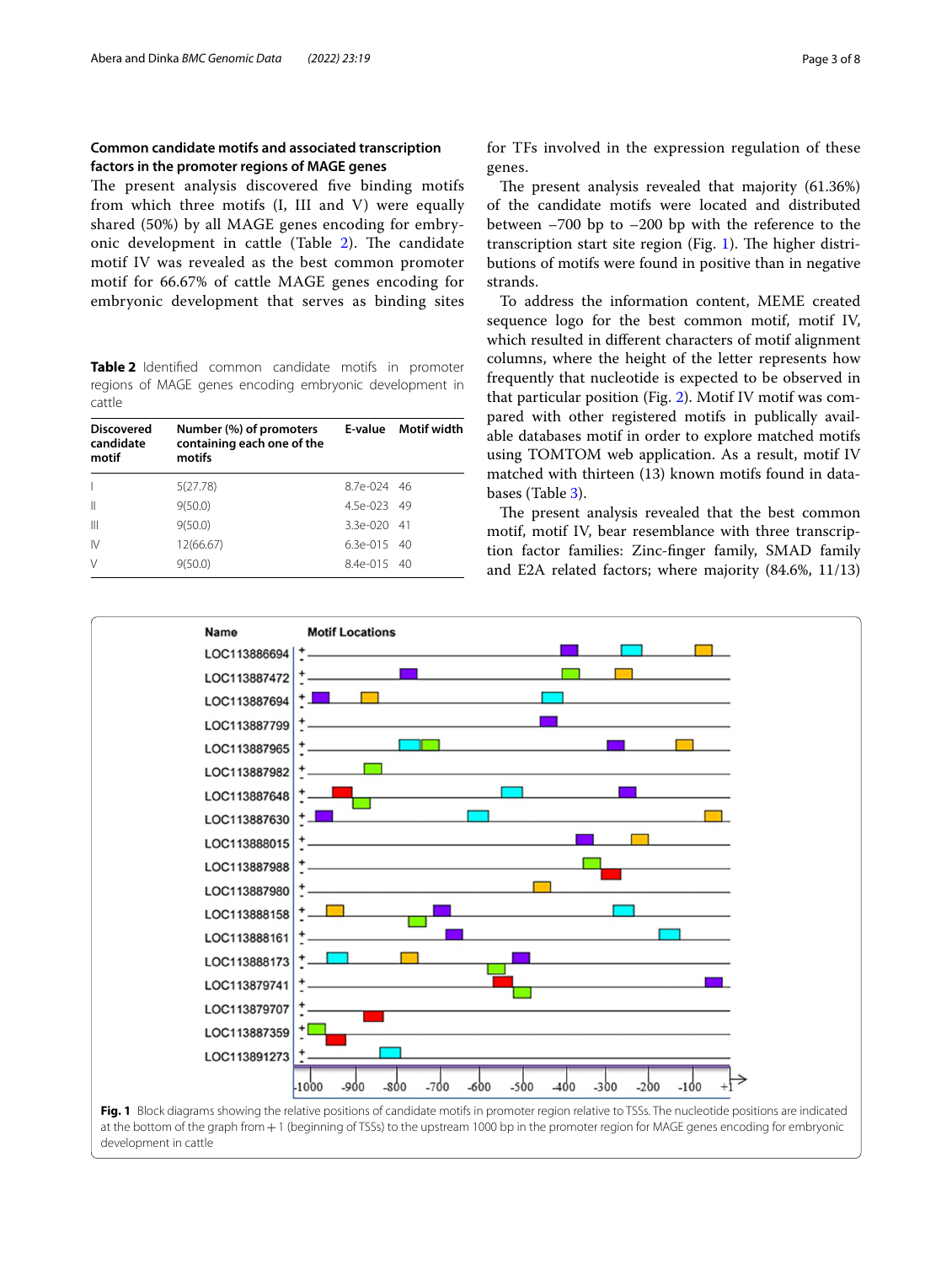<span id="page-3-0"></span>

<span id="page-3-1"></span>**Table 3** The list of TF candidates which could bind to motif IV

| <b>TF</b> family         | <b>Candidate transcription factors</b> | <b>Regulatory mode</b> | <b>Tissue expression</b>                                                        |
|--------------------------|----------------------------------------|------------------------|---------------------------------------------------------------------------------|
| Zinc finger factors      | SP1 (Homo sapiens)                     | Dual                   | Testis and ovary                                                                |
|                          | EGR1 (Mus musculus)                    | Activation             | Testis and ovary                                                                |
|                          | KLF16(Homo sapiens)                    | Repression             | Female gonad and testis                                                         |
|                          | Bcl6b (Mus musculus)                   | Repression             | Female gonad and testis                                                         |
|                          | EGR3(Homo sapiens)                     | Activation             | Ovary and testis                                                                |
|                          | KLF1 (Mus musculus)                    | Activation             | Bone marrow and spleen                                                          |
|                          | SP3(Homo sapiens)                      | Dual                   | Ovary and testis                                                                |
|                          | KLF5(Homo sapiens)                     | Activation             | Testis and placenta                                                             |
|                          | SP2(Homo sapiens)                      | Activation             | Testis and ovary                                                                |
|                          | Znf423(Rattus norvegicus)              | Dual                   | Brain, eye, spleen and heart                                                    |
|                          | ESR2(Homo sapiens)                     | Activation             | Testis and ovary                                                                |
| E2A-related factors      | TCF4(Homo sapiens)                     | Activation             | Testis, ovary and embryonic tissues<br>expression mostly occurs in the<br>brain |
| SMAD DNA binding factors | Smad3(Mus musculus)                    | Activation             | brain and ovary                                                                 |

*SP1* Specifcity protein 1, *SP2* Specifcity protein 2, *SP3* Specifcity protein 3, *EGR1* Early growth response 1, *EGR3* Early growth response 3, *KLF16* Kruppel like factor 16, *KLF1* Kruppel like factor 1, *KLF5* Kruppel like factor 5, *ESR2* Estrogen receptor beta, *TCF4* Transcription factor 4, *Znf423* Zinc fnger protein 423, Smad3- fusion of Caenorhabditis elegans Sma genes and the Drosophila Mad, Mothers against decapentaplegic homolog 3, *BCL6B* B-cell lymphoma 6, member B \*Statistical signifcance for the binding of given transcription factors to motif IV

of them belong to Zinc-finger transcription family. The current study revealed SP1 and SP3 transcription factors activate or repress transcription and have major role in embryonic eye, placenta and skeletal system development as we revealed from Uniprot database.

The findings from UniProt database also revealed that KLF1, KLF5, TCF4 and EGR3 transcription factors were transcriptionally activator and has role in utero embryonic development, intestinal epithelial cell development and nervous system development, muscle spindle development, respectively. Likewise, the transcription factor candidate EGR1 had function in the oocyte maturation.

#### **Investigation for CpG islands in cattle MAGE genes**

To further explore the regulatory elements that are involved in nineteen (19) MAGE genes encoding for embryonic development in cattle, CpG islands were investigated in both promoter and gene body regions using two algorithms. Using Takai and Jones' algorithm, we found six  $(6)$  CpG islands in promoter and five  $(5)$ CpG islands in gene body regions (Table [4](#page-4-0)). In this study, investigation of the CGIs indicated that MAGE genes encoding for embryonic development in cattle have slightly rich CGIs in their promoter and gene body regions.

Analysis for CpG islands on both promoter region and gene body region using restriction enzyme *MspI* was also conducted (Table  $5$ ). The in silico digestion results revealed more CpG islands in gene body region compared to promoter region; and one gene (LOC113887988) contain two fragment sizes: 113 and 103 bps in gene body region and promoter region, respectively. In the present analysis, about six CGIs and three CGIs were found in gene body region and promoter region, respectively. The results indicated that cattle MAGE genes encoding for embryonic development in cattle are slightly few in CpG islands which is in agreement with the frst method, Takai and Jones' algorithm.

### **Discussion**

The retrieved sequence data from NCBI database were used to identify and characterize the promoter regions and regulatory elements of MAGE genes. The findings revealed that promoter region analysis of MAGE genes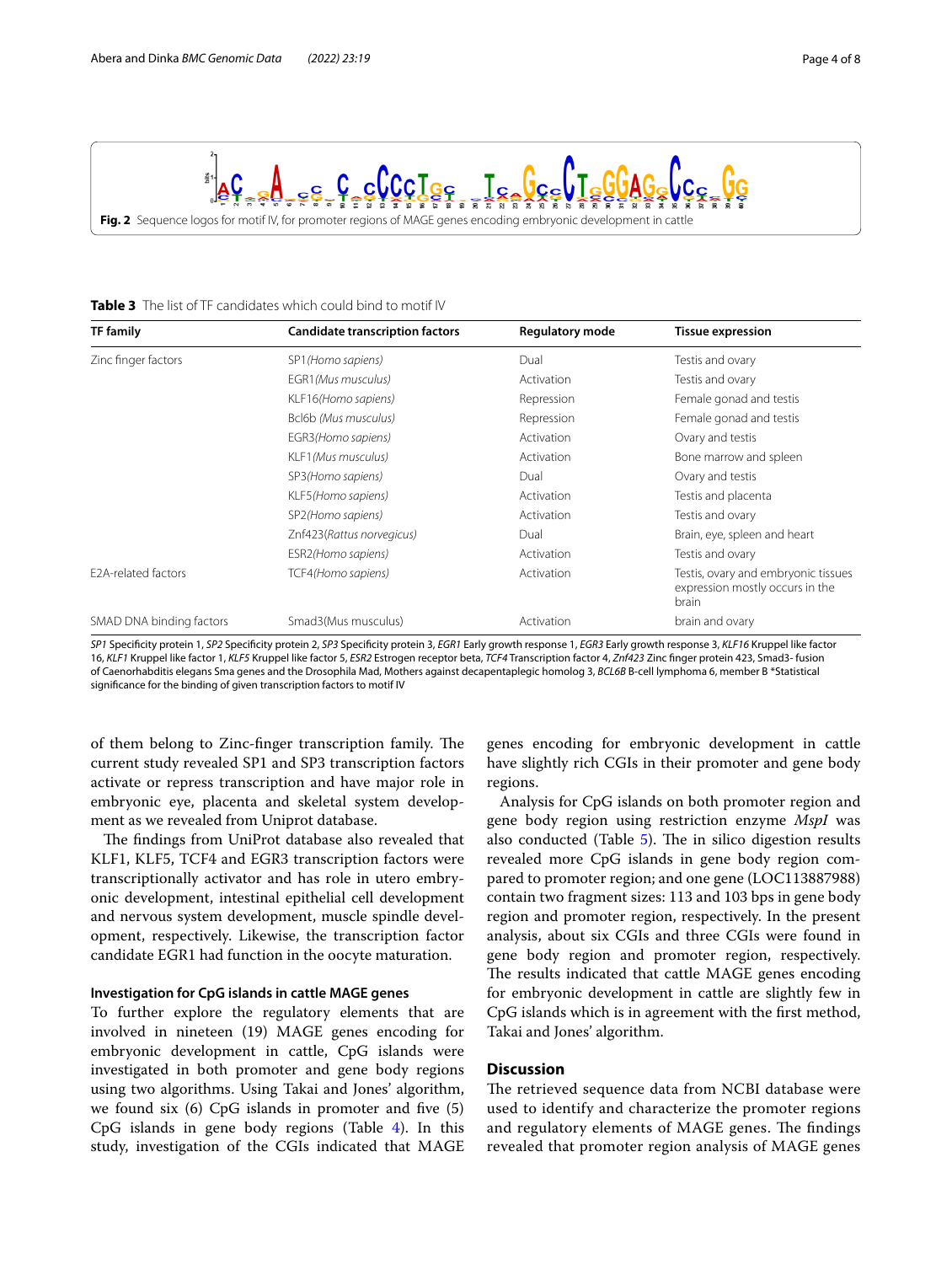| <b>Gene Name</b> | Promoter region <sup>a</sup> |                          |        |                          | Gene body region <sup>a</sup> |                          |        |                   |
|------------------|------------------------------|--------------------------|--------|--------------------------|-------------------------------|--------------------------|--------|-------------------|
|                  | <b>Start site</b>            | <b>End site</b>          | Length | <b>GC</b> content        | <b>Start site</b>             | <b>End site</b>          | Length | <b>GC</b> content |
| LOC113879741     | 503                          | 1047                     | 545    | 55%                      |                               | 953                      | 953    | 53%               |
| LOC113886694     | 730                          | 1300                     | 571    | 63%                      | 197                           | 717                      | 521    | 59%               |
| IOC113887965     | 357                          | 1594                     | 1238   | 59%                      | $\overline{\phantom{a}}$      | ٠                        | $\sim$ |                   |
| LOC113887980     | 656                          | 1251                     | 596    | 62%                      | $\overline{\phantom{a}}$      | $\overline{\phantom{a}}$ | $\sim$ |                   |
| LOC113888015     | 141                          | 702                      | 542    | 60%                      | $\overline{\phantom{a}}$      | $\overline{\phantom{a}}$ | $\sim$ | $\sim$            |
| IOC113891273     | 672                          | 1314                     | 643    | 58%                      |                               | 822                      | 822    | 50%               |
| LOC113889707     | $\overline{\phantom{a}}$     | $\overline{\phantom{a}}$ | -      | $\overline{\phantom{a}}$ |                               | 1837                     | 1837   | 62%               |
| LOC113887351     | -                            |                          | -      | $\overline{\phantom{a}}$ |                               | 536                      | 536    | 50%               |

<span id="page-4-0"></span>**Table 4** CpG islands identifed in upstream and gene body regions for 19 MAGE genes in cattle

<sup>a</sup> CpG islands are identified by using Takai and Jones' algorithm searched in 2 kb upstream of ATG and in gene body regions for 19 MAGE genes encoding for embryonic development in cattle

<span id="page-4-1"></span>**Table 5** *MspI* cutting sites and fragment sizes in promoter and gene body regions for 19 MAGE gene sequences encoding for embryonic development in cattle

| Sequence name | Gene body region                         |                                            | Promoter region                          |                                                      |  |
|---------------|------------------------------------------|--------------------------------------------|------------------------------------------|------------------------------------------------------|--|
|               | No. & positions of Mspl<br>cutting sites | Fragment sizes (between 40<br>and 220 bps) | No. & positions of Mspl<br>cutting sites | <b>Fragment sizes</b><br>(between 40 and<br>220 bps) |  |
| IOC113887351  | No cut                                   |                                            | 2(1257, 1284)                            |                                                      |  |
| LOC113891273  | 2(231,727)                               |                                            | No cut                                   |                                                      |  |
| LOC113887359  | 1(148)                                   |                                            | 3(171, 1044, 1814)                       |                                                      |  |
| LOC113879707  | 1(711)                                   |                                            | 1(880)                                   |                                                      |  |
| LOC113879741  | No cut                                   |                                            | 2(991, 1035)                             | 44                                                   |  |
| LOC113888173  | No cut                                   |                                            | No cut                                   |                                                      |  |
| LOC113888161  | No cut                                   |                                            | No cut                                   |                                                      |  |
| LOC113888158  | 2(627, 678)                              | 51                                         | No cut                                   |                                                      |  |
| LOC113887980  | 2(156, 602)                              | $\overline{\phantom{0}}$                   | No cut                                   |                                                      |  |
| LOC113887988  | 2(54, 167)                               | 113                                        | 3(1332, 1435, 1734)                      | 103                                                  |  |
| LOC113888015  | 2(581, 966)                              |                                            | No cut                                   |                                                      |  |
| LOC113887630  | 3(127,143,261)                           | 118                                        | No cut                                   |                                                      |  |
| LOC113887648  | No cut                                   |                                            | 1(229)                                   |                                                      |  |
| LOC113887982  | No cut                                   |                                            | 1(277)                                   |                                                      |  |
| LOC113887965  | 3(278, 282, 784)                         |                                            | No cut                                   |                                                      |  |
| LOC113887799  | 3(124,200,581)                           | 76                                         | 3(1229, 1266, 1607)                      |                                                      |  |
| LOC113887694  | No cut                                   |                                            | 3(48, 76, 248)                           | 172                                                  |  |
| LOC113887472  | 3(184,842,1004)                          | 162                                        | 1(1011)                                  |                                                      |  |
| LOC113886694  | 3(437, 615, 666)                         | 51, 178                                    | No cut                                   |                                                      |  |

encoding for embryonic development showed a small variation in the number of TSS. This result is in line Xu et al. [\[15](#page-7-4)] who reported that one TSS per gene and that other TSSs arise from errors in transcriptional initiation. However, it is contrary with previous studies on diferent mammals [[16,](#page-7-5) [17\]](#page-7-6).

The current study also revealed that TSSs of MAGE genes encoding for embryonic development was mostly located in the upstream region of -137 to -1782 bp. This result is in agreement with Mu et al. [[18](#page-7-7)] who reported transcriptional initiation site location of -515 bp for ovine *DKK1* gene and Pokhriyal et al. [[19](#page-7-8)] who reported TSS location at 235 bp, 156 bp and 92 bp for BICP0, BICP4 and BICP22 in bovine genes, respectively.

The current analysis discovered multiple binding motifs for MAGE genes, which is signifcant to fnd all possible binding motifs for the same TF and co-factor binding motifs [[20\]](#page-7-9). Likewise, the analysis revealed multiple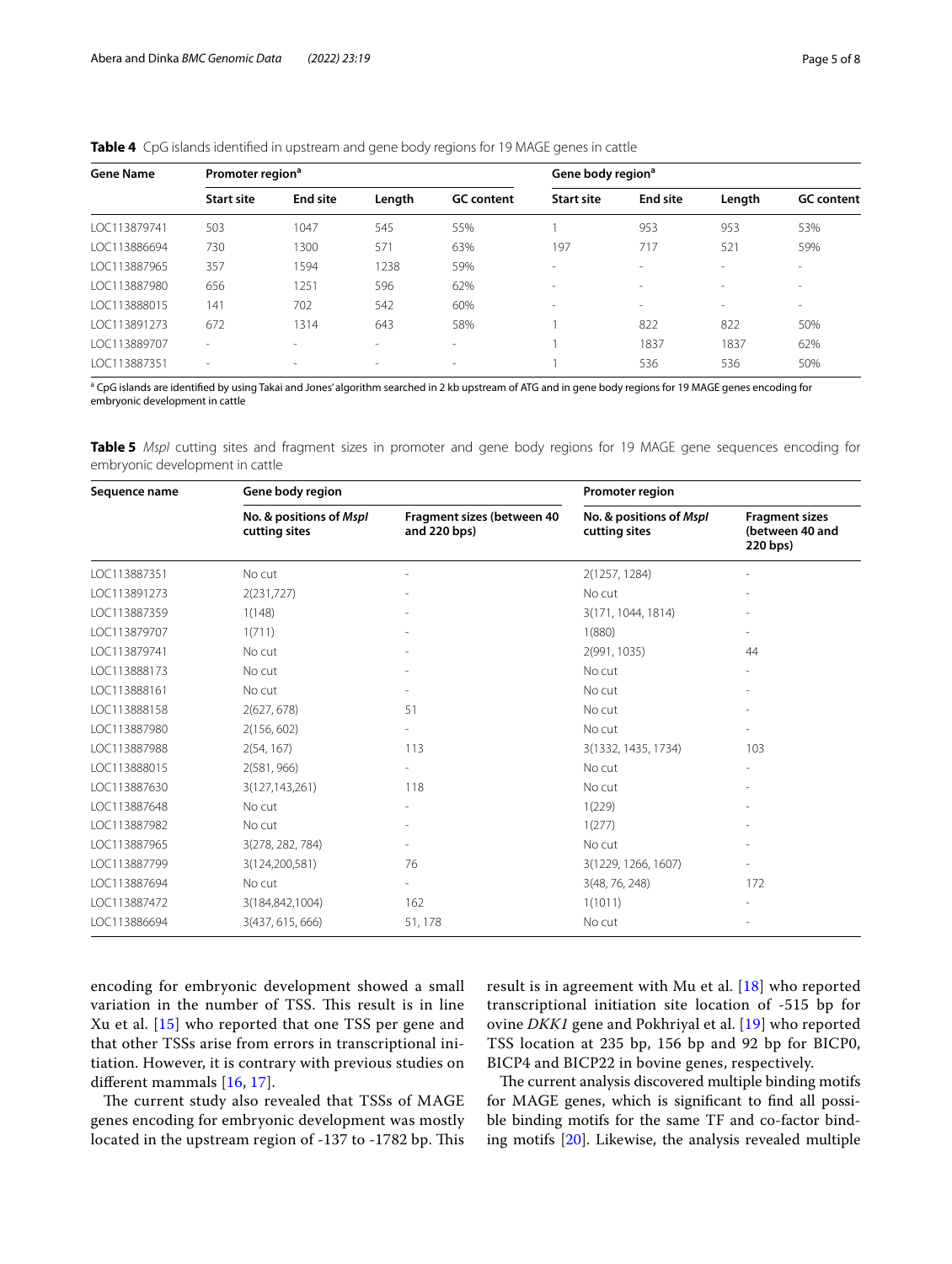binding sites in the promoter region of candidate motifs, which could be used to strengthen binding interactions and different regulatory effect  $[21]$  $[21]$ . The majority of candidate motifs in the promoter regions of MAGE genes are located and distributed between –700 bp to –200 bp with reference to transcription start site region. This is in agreement with Halees [\[22](#page-7-11)] who reported that majority of motifs are located immediately upstream of a TSS. The candidate motifs were highly distributed in the positive strands than negative strands.

The present analysis revealed that the best common motif, motif IV, bear resemblance with three transcription factor families: Zinc-fnger family, SMAD family and E2A related factors; where majority (84.6%, 11/13) of them belong to Zinc-finger transcription family. This is in agreement with Samuel and Dinka's [[17](#page-7-6)] fnding who reported zinc fnger family transcription factors are the main regulatory element for olfactory receptor in cattle. Adryan and Teichmann [[23\]](#page-7-12) showed that zinc fnger transcription factors are strongly represented early in embryonic development and they are typically regulate gene expression by binding to specifc DNA sequences via their DNA-binding zinc fnger domains [\[24](#page-7-13)].

The current findings revealed that the observed SP1 and SP3 transcription factors have dual regulatory function and have major role in embryonic eye, placenta and skeletal system development. This is in close agreement with previous studies on the transcription factors Sp1 and Sp3 expression and regulatory functions in mammalian cells [\[25](#page-7-14)[–27](#page-7-15)]. Similarly, findings from Uniprot database revealed that transcription factors KLF1, KLF5, TCF4 and EGR3 are transcriptionally activator and have role in diferent embryonic tissue development. This result is in agreement with Chen et al.  $[28]$  $[28]$ and Wang et al. [[29\]](#page-7-17) who reported that Krüppel-like factor families are important role in maintaining embryonic stem cells.

It has been reported that CGIs are highly involved in gene regulatory processes [[9\]](#page-6-8). In this study, investigation of the CGIs indicated that MAGE genes encoding for embryonic development in cattle have slightly rich CGIs in their promoter and gene body regions. The in silico digestion results also revealed slightly rich in CpG islands in cattle MAGE genes encoding for embryonic development which is in agreement with the frst method, Takai and Jones' algorithm. Similar fndings are reported by Reik and Walter  $[30]$ . The author reported that the CpG islands associated with the MAGE genes have a CpG-rich region of 300–650 bp long at their 5'end. CpG islands are often associated with the promoters of most house-keeping genes and many tissue-specifc genes, and thus have important regulatory functions and can be used as gene markers [\[31](#page-7-19)]. However, Samuel and Dinka [[17\]](#page-7-6) reported

poor CGIs using *MspI* enzyme digestion for cattle olfactory receptor genes.

The present in silico study analyzed promoter and regulatory elements of MAGE genes in cattle using diferent algorithms. However, due to various physiological and biological functions as well as broad expression of MAGE genes in tissues, we are not sure to fully recommend the direct role of MAGE genes in embryonic development. Thus further in vitro or in vivo experiment should validate the fndings. It is normal that validation is important for in silico study approach or other computational based approach. Thus the limitation of present study is that it is in silico analysis which requires confrmation by experimental validation.

### **Conclusions**

Identifcation and characterization of promoter regions of MAGE genes encoding for embryonic development in cattle is essential for understanding the regulatory mechanisms that control its expression. The current finding showed that regulatory elements found in the promoter region of MAGE genes may play direct roles in the gametogenesis process and then in embryo development. The current results would assist animal scientists in boosting cattle reproduction efficiency. However, further experimental studies will be necessary to validate the role of identifed transcription factors and their common binding sites in the regulation of MAGE genes encoding for embryonic development in cattle.

#### **Methods**

#### **Selection/retrieval of MAGE gene from NCBI**

Distinct coding sequences belonging to MAGE gene family were retrieved from NCBI database via web-server <https://www.ncbi.nlm.nih.gov>. The MAGE genes of Angus\*Brahman FI hybrid cattle breed were extracted from UOA\_Brahman\_1 genome assembly and they were further characterized using genomic resources UniProt ([https://www.uniprot.org\)](https://www.uniprot.org). Duplicate and nonfunctional sequences were discarded from analysis. In this analysis, from a total of twenty one (21), nineteen (19) representative functional protein coding genes, with single exons, that have ORF were considered. Multi-exon genes were excluded from analysis as they have variable promoter region and produce diferent protein isoforms at diferent promoters  $[32, 33]$  $[32, 33]$  $[32, 33]$  $[32, 33]$  that makes difficult to predict regulatory elements.

## **Determination of transcription start sites and promoter regions for MAGE genes**

In order to determine TSSs of each gene, minimum of 1 kb upstream of the start codon were excised from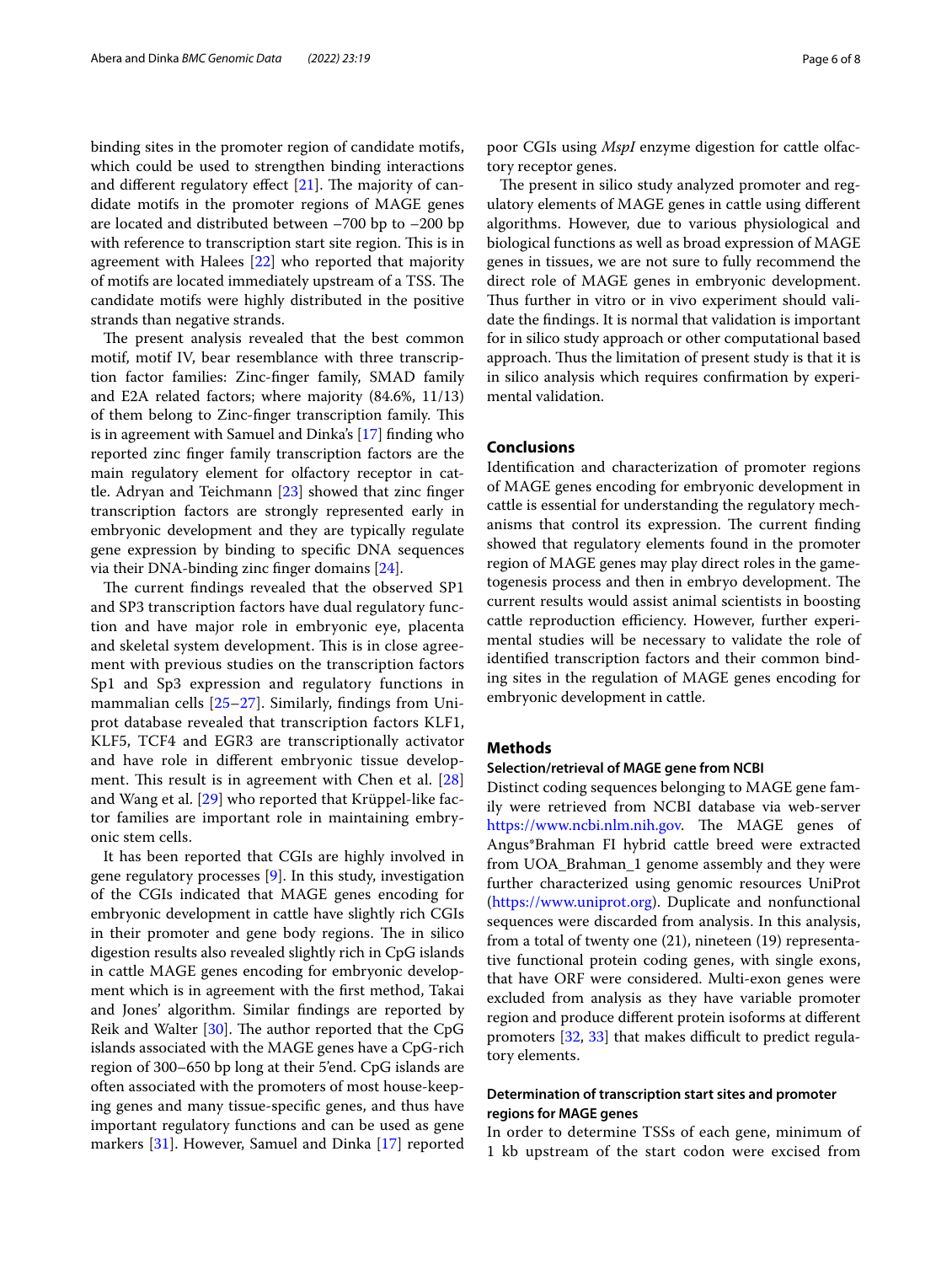each gene [[34\]](#page-7-22). The retrieved segments were fitted to Neural Network Promoter Prediction (NNPP version 2.2) by setting the minimum standard predictive score (between 0 and 1) with a cut off value of 0.8  $[35]$  $[35]$ . This tool helps us to locate the possible TSSs within the sequences upstream of the start codon. For sequences having multiple TSSs, the TSS with the highest prediction value was considered as statistically signifcant and accurate. The promoter regions were determined 1 kb region upstream of each TSS as previously described by Michaloski et al. [[36\]](#page-7-24) for mouse odorant and vomeronasal receptor (V1R) genes.

## **Identifcation of common candidate motifs and transcription factors (TFs)**

The predicted promoter sequences of MAGE genes were analyzed using the MEME((Multiple Em for Motif Elicitation) version 5.3.3 searches [\[37\]](#page-7-25) to discover common candidate motifs that serve for binding sites of transcription factors regulating expression of MAGE genes. The MEME output in HTML format, signifcant motif, was submitted to TOMTOM [[38](#page-7-26)] for TF prediction. The TOMTOM compared one or more motifs against a database of known motifs and produce an alignment for each signifcant match and produced LOGOS with *p*-value and q-value [[39\]](#page-7-27).

### **Search for CpG islands**

In order to identify CpG islands in the upstream of MAGE genes, 2 kb sequences upstream of the start codon were used from each gene. The body regions of MAGE genes were also analyzed. The CpG islands were studied using two algorithms. The first algorithm, Takai and Jones algorithm with GC content  $\geq$  55%, Observed CpG/Expected CpG ratio  $\geq$  0.65, and length  $\geq$  500 bp was used  $[40]$  $[40]$ . This analysis was done via CpG island searcher program (CpGi130) accessible at web link <http://dbcat.cgm.ntu.edu.tw/>. Secondly, the offline tool, CLC Genomics Workbench version 5.5.2 ([http://clcbio.](http://clcbio.com) [com,](http://clcbio.com) CLC Bio, Aarhus, Denmark) was used for searching the restriction enzyme *MspI* cutting sites (with fragment sizes between 40 and 220 bp parameters). Searching for *MspI* cutting sites is relevant for detection of CGIs and it recognizes CCGG sites [[41](#page-7-29)].

#### **Abbreviations**

TSS: Transcription Start Site; TF: Transcription factors; MAGE: Melanoma associated antigen; NNPP: Neural Network Promoter Prediction; ORF: Open Reading Frame; NCBI: National Center for Biotechnology Institute.

#### **Acknowledgements**

Not applicable.

#### **Authors' contributions**

BA and HD designed the study. BA retrieved the data, analyzed the data and wrote the manuscript. HD supervised; edited and submitted the fnal version of manuscript. All authors read and approved for publication.

#### **Funding**

This research did not receive any specifc grant from funding agencies in the public, commercial, or not-for-proft sectors.

#### **Availability of data and materials**

The datasets used and/or analysed during the current study are available from the corresponding author on reasonable request.

#### **Declarations**

**Ethics approval and consent to participate** Not applicable.

#### **Consent for publication**

Not applicable.

#### **Competing interests**

The authors declared that there is no potential competing interest in the publication of this manuscript.

#### **Author details**

<sup>1</sup> Department of Applied Biology, School of Applied Natural Sciences, Adama Science and Technology University, P.O. Box 1888, Adama, Ethiopia. <sup>2</sup> Department of Animal Science, College of Agriculture and Natural Resources, Salale University, P.O. Box 245, Salale, Ethiopia.

#### Received: 10 November 2021 Accepted: 1 March 2022 Published online: 18 March 2022

### **References**

- <span id="page-6-0"></span>Gallo A, Boni R, Tosti E. Gamete quality in a multistressor environment. Environ Int. 2020;138: 105627. [https://doi.org/10.1016/j.envint.2020.](https://doi.org/10.1016/j.envint.2020.105627) [105627.](https://doi.org/10.1016/j.envint.2020.105627)
- <span id="page-6-1"></span>2. Llobat L. Pluripotency and Growth Factors in Early Embryonic Development of Mammals: A Comparative Approach. Vet Sci. 2021;8(5):78. <https://doi.org/10.3390/vetsci8050078>.
- <span id="page-6-2"></span>3. Liu Y, Qin X, Song XZ, Jiang H, Shen Y, Durbin KJ, et al. Bos taurus genome assembly. BMC Genomics. 2009; 180(10).doi: [https://doi.org/10.1186/](https://doi.org/10.1186/1471-2164-10-180) [1471-2164-10-180](https://doi.org/10.1186/1471-2164-10-180)
- <span id="page-6-3"></span>4. Lin H, Li QZ. Eukaryotic and prokaryotic promoter prediction using hybrid approach. Theory Biosci. 2011;130(2):91–100. [https://doi.org/10.1007/](https://doi.org/10.1007/s12064-010-0114-8) [s12064-010-0114-8.](https://doi.org/10.1007/s12064-010-0114-8)
- <span id="page-6-4"></span>5. Oubounyt M, Louadi Z, Tayara H, Chong KT. DeePromoter: Robust Promoter Predictor Using Deep Learning. Front Genet. 2019;10:286. [https://](https://doi.org/10.3389/fgene.2019.00286) [doi.org/10.3389/fgene.2019.00286](https://doi.org/10.3389/fgene.2019.00286).
- <span id="page-6-5"></span>6. Won H, Kim M, Kim S, Kim J. EnsemPro: an ensemble approach to predicting transcription start sites in human genomic DNA sequences. Genomics. 2008;91(3):259–66. [https://doi.org/10.1016/j.ygeno.2007.11.001.](https://doi.org/10.1016/j.ygeno.2007.11.001)
- <span id="page-6-6"></span>7. Lim WJ, Kim KH, Kim JY, Jeong S, Kim N. Identifcation of DNA-Methylated CpG Islands Associated With Gene Silencing in the Adult Body Tissues of the Ogye Chicken Using RNA-Seq and Reduced Representation Bisulfte Sequencing. Front Genet. 2019;10:346. [https://doi.org/10.3389/fgene.](https://doi.org/10.3389/fgene.2019.00346) [2019.00346.](https://doi.org/10.3389/fgene.2019.00346)
- <span id="page-6-7"></span>8. Illingworth RS, Gruenewald-Schneider U, Webb S, Kerr AR, James KD, Turner DJ, et al. Orphan CpG islands identify numerous conserved promoters in the mammalian genome. PLoS Genet. 2010;6(9):e1001134. <https://doi.org/10.1371/journal.pgen.1001134>.
- <span id="page-6-8"></span>9. Deaton AM, Bird A. CpG islands and the regulation of transcription. Genes Dev. 2011;25(10):1010–22. <https://doi.org/10.1101/gad.2037511>.
- <span id="page-6-9"></span>10. Gee RR, Chen H, Lee AK, Daly CA, Wilander BA, Tacer KF, Potts PR. Emerging roles of the MAGE protein family in stress response pathways. J Biol Chem. 2020;295(47):16121–55.